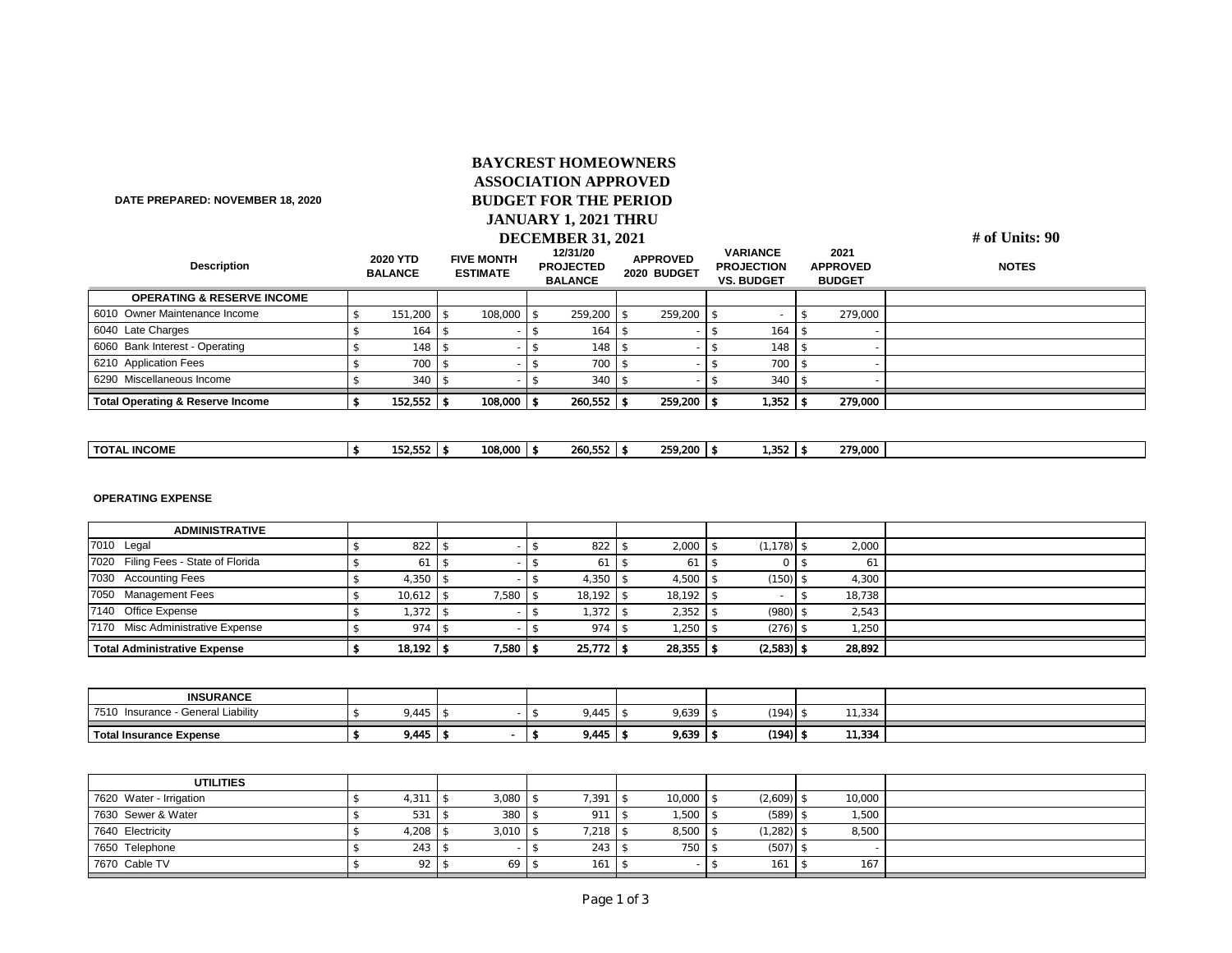| <b>Description</b>                    |                     | 2020 YTD<br><b>BALANCE</b> | <b>FIVE MONTH</b><br><b>ESTIMATE</b> |        |               | 12/31/20<br><b>PROJECTED</b><br><b>BALANCE</b> |                     | <b>APPROVED</b><br>2020 BUDGET |                | <b>VARIANCE</b><br><b>PROJECTION</b><br><b>VS. BUDGET</b> |                     | 2021<br><b>APPROVED</b><br><b>BUDGET</b> | <b>NOTES</b> |
|---------------------------------------|---------------------|----------------------------|--------------------------------------|--------|---------------|------------------------------------------------|---------------------|--------------------------------|----------------|-----------------------------------------------------------|---------------------|------------------------------------------|--------------|
| <b>Total Utilities Expense</b>        | \$                  | $9,385$ \ \$               |                                      | 6,539  | \$            | 15,924                                         | -\$                 | 20,750                         | \$             | $(4,826)$ \$                                              |                     | 20,167                                   |              |
|                                       |                     |                            |                                      |        |               |                                                |                     |                                |                |                                                           |                     |                                          |              |
| <b>AMENITIES</b>                      |                     |                            |                                      |        |               |                                                |                     |                                |                |                                                           |                     |                                          |              |
| 7810 Amenities Repair                 | $$\mathbb{S}$$      | 739                        | $\mathcal{L}$                        |        | $\mathbb{S}$  | 739                                            | \$                  | 2,000                          | $\mathbb{S}$   | (1, 261)                                                  | \$                  | 2,000                                    |              |
| 8010 Pool/Spa Maintenance Contract    | $\mathbb{S}$        | 4,620                      | $\mathcal{L}$                        | 3,300  | $\mathcal{L}$ | 7,920                                          |                     | 7,920                          | $\mathcal{S}$  |                                                           | $\mathcal{S}$       | 7,920                                    |              |
| 8020 Pool/Spa Repairs                 | $\mathcal{S}$       | 4,444                      | $\mathcal{L}$                        |        | $\mathbb{S}$  | 4,444                                          | $\hat{\mathcal{S}}$ | 5,000                          | $\mathbb{S}$   | (556)                                                     | $\mathbb{S}$        | 5,000                                    |              |
| 8030 Pool/Spa Permits                 | $\mathcal{L}$       | 250                        | $\mathcal{L}$                        |        | $\mathcal{S}$ | 250                                            |                     | 250                            | $\mathfrak{F}$ |                                                           | $\hat{\mathcal{S}}$ | 250                                      |              |
| 8090 Misc Pool/Spa Expense            | $\mathcal{S}$       | 364                        | $\mathcal{S}$                        |        | $\mathcal{L}$ | 364                                            | \$.                 | 750                            | $\mathcal{L}$  | (386)                                                     | \$                  | 750                                      |              |
| <b>Total Amenities Center Expense</b> | \$                  | 10,417                     | -\$                                  | 3,300  | \$            | 13,717                                         | $\mathbf{\hat{z}}$  | 15,920                         | \$             | $(2,203)$ \$                                              |                     | 15,920                                   |              |
| <b>MAINTENANCE</b>                    |                     |                            |                                      |        |               |                                                |                     |                                |                |                                                           |                     |                                          |              |
| 8140 Pressure Washing                 | \$                  | 325                        | $\mathcal{L}$                        |        | $\mathcal{S}$ | 325                                            | $$\mathbb{S}$$      |                                | $\mathbb{S}$   | 325                                                       | $\mathbb{S}$        | 325                                      |              |
| 8180 Fire Equipment                   | $\mathbb{S}$        |                            | $\mathcal{S}$                        |        | $\mathcal{S}$ |                                                | $\hat{\mathcal{L}}$ | 1,500                          | $\mathcal{S}$  | (1,500)                                                   | $\hat{\mathcal{S}}$ | 1,500                                    |              |
| 8220 Janitorial Supplies              | $\hat{\mathcal{S}}$ | 298                        | $\mathcal{S}$                        |        | $\mathcal{S}$ | 298                                            | \$                  | 350                            | $\mathcal{L}$  | (52)                                                      | $\mathcal{S}$       | 350                                      |              |
| 8230 Janitorial Services              | $\mathbb{S}$        | 1,236                      | $\mathcal{L}$                        | 1,236  | $\mathcal{L}$ | 2,472                                          | \$                  | 2,472                          | $\mathcal{L}$  |                                                           | $\mathbb{S}$        | 2,472                                    |              |
| 8290 Misc Maintenance Expense         | $\mathcal{S}$       | 5,857                      | $\mathbb{S}$                         |        | $\mathbb{S}$  | 5,857                                          | $\mathbb{S}$        | 2,500                          | $\mathfrak{F}$ | 3,357                                                     | $\mathbb{S}$        | 6,500                                    |              |
| <b>Total Maintenance Expense</b>      | \$                  | $7,716$   \$               |                                      | 1,236  | -\$           | 8,952                                          | \$                  | 6,822                          | \$             | 2,130                                                     | \$                  | 11,147                                   |              |
|                                       |                     |                            |                                      |        |               |                                                |                     |                                |                |                                                           |                     |                                          |              |
| <b>LANDSCAPING</b>                    |                     |                            |                                      |        |               |                                                |                     |                                |                |                                                           |                     |                                          |              |
| 8310 Landscape Maintenance Contract   | $\mathcal{S}$       | 52,605                     | $\mathcal{S}$                        | 37,575 | $\mathcal{S}$ | 90,180                                         | $\mathbb{S}$        | 90,180                         | $\mathbb{S}$   |                                                           | $\mathcal{S}$       | 92,436                                   |              |
| 8320 Plants/Shrubs/Sod                | $\hat{\mathcal{S}}$ | 5,339                      | $\mathcal{S}$                        |        |               | 5,339                                          | $\mathbb{S}$        | 6,334                          | $\mathcal{L}$  | (995)                                                     | $\mathcal{S}$       | 6,658                                    |              |
| 8330 Mulch                            | $\mathcal{L}$       |                            | $\mathcal{S}$                        | 16,000 | $\mathcal{S}$ | 16,000                                         | $\mathbb{S}$        | 16,000                         | $\mathbb{S}$   |                                                           | $\hat{\mathbf{S}}$  | 16,348                                   |              |
| 8350 Irrigation Repairs               | $\hat{S}$           | 6,677                      | $\mathbb{S}$                         |        | $\mathcal{S}$ | 6,677                                          | $$\mathbb{S}$$      | 10,000                         | $\mathcal{L}$  | (3, 323)                                                  | $$\mathbb{S}$$      | 10,000                                   |              |
| 8410 Tree Trimming                    | $\mathcal{S}$       | 9,838                      | \$                                   |        | $\mathcal{L}$ | 9,838                                          | \$                  | 8,000                          | $\mathfrak{F}$ | 1,838                                                     | \$                  | 9,838                                    |              |
| 8490 Misc Landscaping Expense         | $\mathbb{S}$        | 271                        | $\mathcal{S}$                        |        | $\mathcal{S}$ | 271                                            | $\hat{\mathcal{L}}$ | 1,000                          | $\mathcal{S}$  | (729)                                                     | $\mathcal{S}$       | 1,000                                    |              |
| <b>Total Landscaping Expense</b>      | \$                  | 74,730   \$                |                                      | 53,575 | $\sqrt{2}$    | 128,305                                        | Ŝ.                  | 131,514                        | $\sqrt{2}$     | $(3,209)$ \$                                              |                     | 136,280                                  |              |
|                                       |                     |                            |                                      |        |               |                                                |                     |                                |                |                                                           |                     |                                          |              |
| <b>PEST CONTROL</b>                   |                     |                            |                                      |        |               |                                                |                     |                                |                |                                                           |                     |                                          |              |
| 8520 Building Pest Control            | $$\mathbb{S}$$      | 2,683                      | $\mathcal{L}$                        | 1,920  | $\mathcal{L}$ | 4,603                                          | $$\mathbb{S}$$      | 4,000                          | $\mathcal{L}$  | 603                                                       | $$\mathbb{S}$$      | 4,200                                    |              |
| <b>Total Pest Control Expense</b>     | \$                  |                            |                                      | 1,920  | $\sqrt{2}$    | 4,603                                          | \$                  | 4,000                          | $\mathbf{f}$   | 603                                                       | \$                  | 4,200                                    |              |
|                                       |                     |                            |                                      |        |               |                                                |                     |                                |                |                                                           |                     |                                          |              |
| <b>ASSOC SPECIFIC</b>                 |                     |                            |                                      |        |               |                                                |                     |                                |                |                                                           |                     |                                          |              |
| 8900 Prior Year (Surplus)/Deficit     | $$\mathbb{S}$$      | $(552)$ \$                 |                                      |        | $\mathcal{L}$ | (552)                                          | $\mathbb{S}$        |                                | \$             | (552)                                                     | $\mathcal{S}$       |                                          |              |
| <b>Total Assoc. Specific Expense</b>  | s                   | $(552)$ \$                 |                                      | $\sim$ | $\sqrt{2}$    | $(552)$ \$                                     |                     | $\mathbf{r}$                   | $\mathbf{3}$   | $(552)$ \$                                                |                     | $\sim$                                   |              |